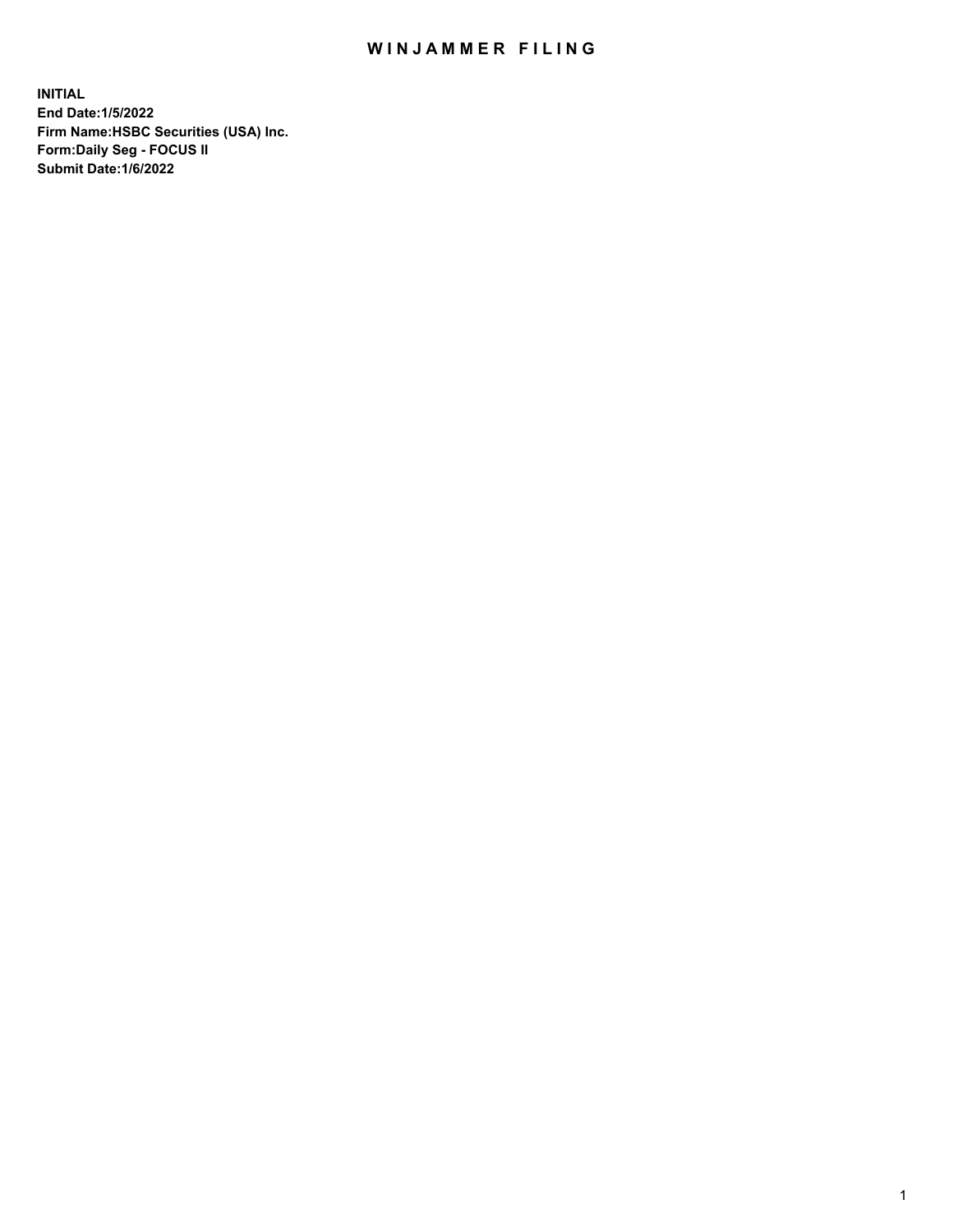**INITIAL End Date:1/5/2022 Firm Name:HSBC Securities (USA) Inc. Form:Daily Seg - FOCUS II Submit Date:1/6/2022 Daily Segregation - Cover Page**

| Name of Company                                                                                                                                                                                                                                                                                                                | <b>HSBC Securities (USA) Inc.</b>                                           |
|--------------------------------------------------------------------------------------------------------------------------------------------------------------------------------------------------------------------------------------------------------------------------------------------------------------------------------|-----------------------------------------------------------------------------|
| <b>Contact Name</b>                                                                                                                                                                                                                                                                                                            | <b>Michael Vacca</b>                                                        |
| <b>Contact Phone Number</b>                                                                                                                                                                                                                                                                                                    | 212-525-7951                                                                |
| <b>Contact Email Address</b>                                                                                                                                                                                                                                                                                                   | michael.vacca@us.hsbc.com                                                   |
| FCM's Customer Segregated Funds Residual Interest Target (choose one):<br>a. Minimum dollar amount: ; or<br>b. Minimum percentage of customer segregated funds required:%; or<br>c. Dollar amount range between: and; or<br>d. Percentage range of customer segregated funds required between: % and %.                        | 106,000,000<br>$\underline{\mathbf{0}}$<br>0 <sub>0</sub><br>0 <sub>0</sub> |
| FCM's Customer Secured Amount Funds Residual Interest Target (choose one):<br>a. Minimum dollar amount: ; or<br>b. Minimum percentage of customer secured funds required:%; or<br>c. Dollar amount range between: and; or<br>d. Percentage range of customer secured funds required between: % and %.                          | 15,000,000<br><u>0</u><br>0 <sub>0</sub><br>0 <sub>0</sub>                  |
| FCM's Cleared Swaps Customer Collateral Residual Interest Target (choose one):<br>a. Minimum dollar amount: ; or<br>b. Minimum percentage of cleared swaps customer collateral required:% ; or<br>c. Dollar amount range between: and; or<br>d. Percentage range of cleared swaps customer collateral required between:% and%. | 61,000,000<br><u>0</u><br><u>00</u><br>00                                   |

Attach supporting documents CH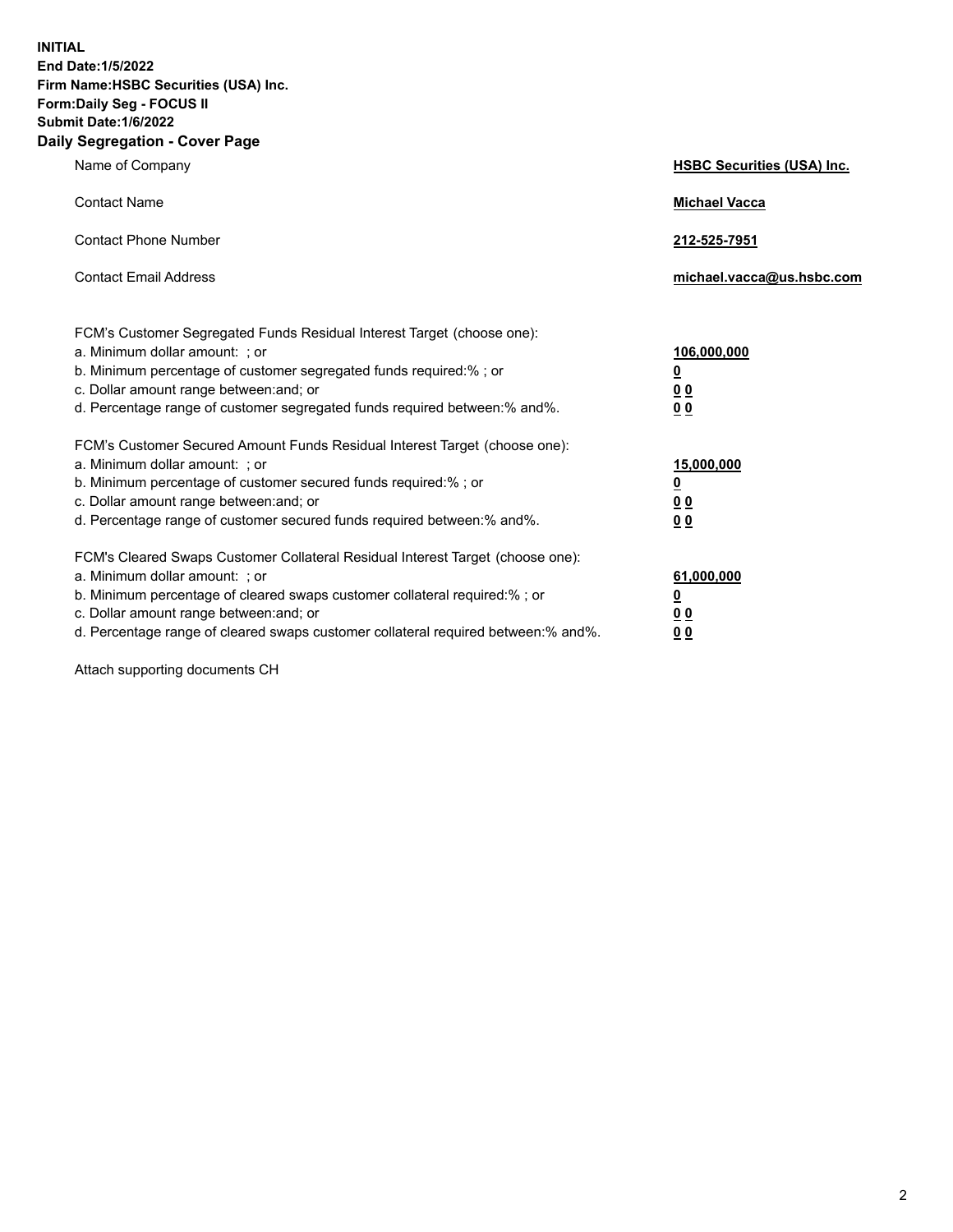**INITIAL End Date:1/5/2022 Firm Name:HSBC Securities (USA) Inc. Form:Daily Seg - FOCUS II Submit Date:1/6/2022 Daily Segregation - Secured Amounts** Foreign Futures and Foreign Options Secured Amounts Amount required to be set aside pursuant to law, rule or regulation of a foreign government or a rule of a self-regulatory organization authorized thereunder **0** [7305] 1. Net ledger balance - Foreign Futures and Foreign Option Trading - All Customers A. Cash **102,747,912** [7315] B. Securities (at market) **22,997,447** [7317] 2. Net unrealized profit (loss) in open futures contracts traded on a foreign board of trade **3,593,230** [7325] 3. Exchange traded options a. Market value of open option contracts purchased on a foreign board of trade **0** [7335] b. Market value of open contracts granted (sold) on a foreign board of trade **0** [7337] 4. Net equity (deficit) (add lines 1. 2. and 3.) **129,338,589** [7345] 5. Account liquidating to a deficit and account with a debit balances - gross amount **1,368,435** [7351] Less: amount offset by customer owned securities **-1,368,260** [7352] **175** [7354] 6. Amount required to be set aside as the secured amount - Net Liquidating Equity Method (add lines 4 and 5) **129,338,764** [7355] 7. Greater of amount required to be set aside pursuant to foreign jurisdiction (above) or line 6. **129,338,764** [7360] FUNDS DEPOSITED IN SEPARATE REGULATION 30.7 ACCOUNTS 1. Cash in banks A. Banks located in the United States **18,585,546** [7500] B. Other banks qualified under Regulation 30.7 **0** [7520] **18,585,546** [7530] 2. Securities A. In safekeeping with banks located in the United States **22,997,447** [7540] B. In safekeeping with other banks qualified under Regulation 30.7 **0** [7560] **22,997,447** [7570] 3. Equities with registered futures commission merchants A. Cash **0** [7580] B. Securities **0** [7590] C. Unrealized gain (loss) on open futures contracts **0** [7600] D. Value of long option contracts **0** [7610] E. Value of short option contracts **0** [7615] **0** [7620] 4. Amounts held by clearing organizations of foreign boards of trade A. Cash **0** [7640] B. Securities **0** [7650] C. Amount due to (from) clearing organization - daily variation **0** [7660] D. Value of long option contracts **0** [7670] E. Value of short option contracts **0** [7675] **0** [7680] 5. Amounts held by members of foreign boards of trade A. Cash **113,470,494** [7700] B. Securities **0** [7710] C. Unrealized gain (loss) on open futures contracts **3,593,230** [7720] D. Value of long option contracts **0** [7730] E. Value of short option contracts **0** [7735] **117,063,724** [7740] 6. Amounts with other depositories designated by a foreign board of trade **0** [7760] 7. Segregated funds on hand **0** [7765] 8. Total funds in separate section 30.7 accounts **158,646,717** [7770] 9. Excess (deficiency) Set Aside for Secured Amount (subtract line 7 Secured Statement Page 1 from Line 8) **29,307,953** [7380] 10. Management Target Amount for Excess funds in separate section 30.7 accounts **15,000,000** [7780] 11. Excess (deficiency) funds in separate 30.7 accounts over (under) Management Target **14,307,953** [7785]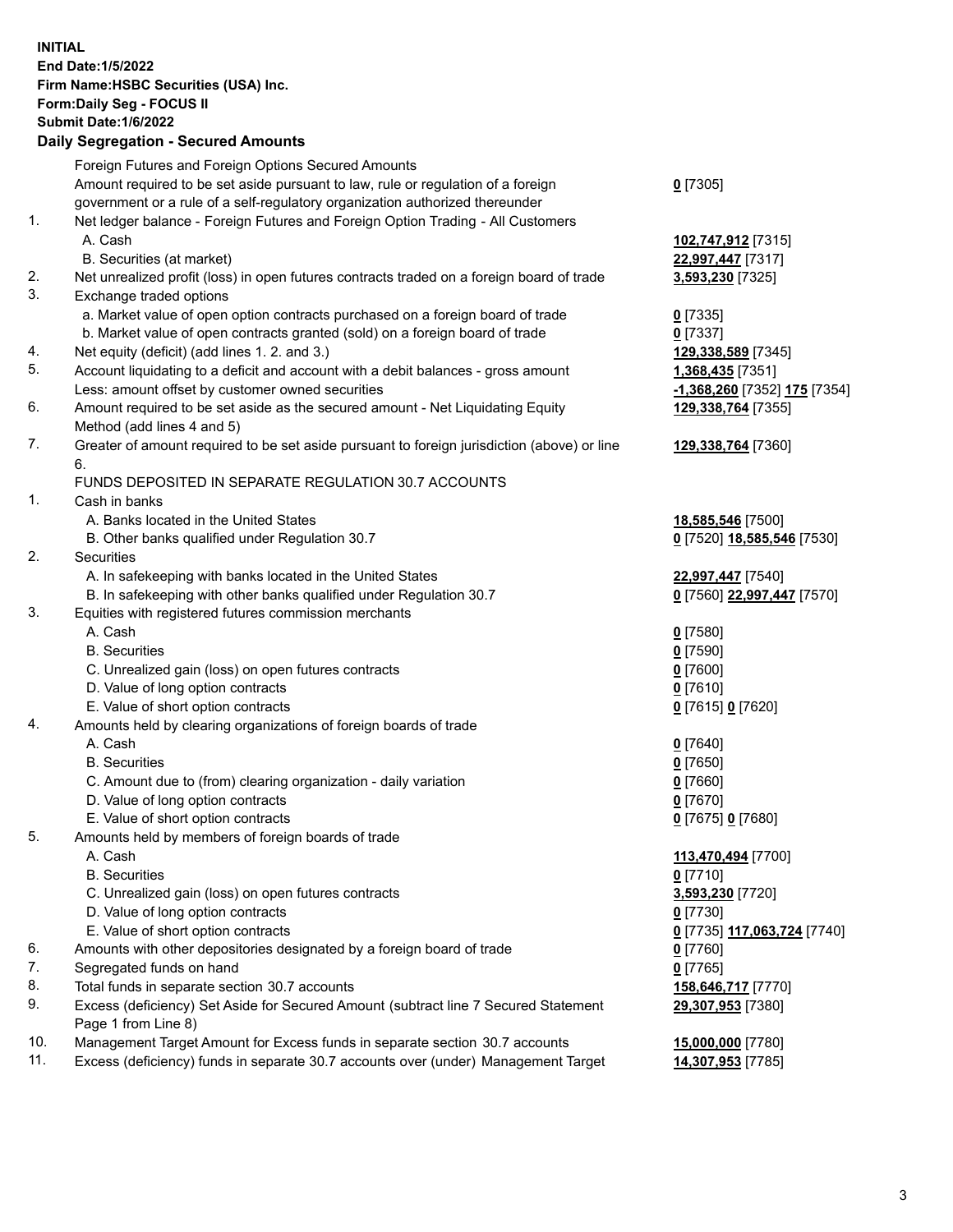|     | <b>INITIAL</b><br>End Date: 1/5/2022<br>Firm Name: HSBC Securities (USA) Inc.<br>Form: Daily Seg - FOCUS II<br>Submit Date:1/6/2022<br>Daily Segregation - Segregation Statement |                                          |
|-----|----------------------------------------------------------------------------------------------------------------------------------------------------------------------------------|------------------------------------------|
|     | SEGREGATION REQUIREMENTS(Section 4d(2) of the CEAct)                                                                                                                             |                                          |
| 1.  | Net ledger balance                                                                                                                                                               |                                          |
|     | A. Cash                                                                                                                                                                          | 1,349,608,751 [7010]                     |
|     | B. Securities (at market)                                                                                                                                                        | 1,146,204,938 [7020]                     |
| 2.  | Net unrealized profit (loss) in open futures contracts traded on a contract market                                                                                               | -109,643,943 [7030]                      |
| 3.  | Exchange traded options                                                                                                                                                          |                                          |
|     | A. Add market value of open option contracts purchased on a contract market                                                                                                      | 718,787,794 [7032]                       |
|     | B. Deduct market value of open option contracts granted (sold) on a contract market                                                                                              | -163,888,166 [7033]                      |
| 4.  | Net equity (deficit) (add lines 1, 2 and 3)                                                                                                                                      | 2,941,069,374 [7040]                     |
| 5.  | Accounts liquidating to a deficit and accounts with                                                                                                                              |                                          |
|     | debit balances - gross amount                                                                                                                                                    | 7,483,745 [7045]                         |
|     | Less: amount offset by customer securities                                                                                                                                       | <u>-7,483,745</u> [7047] <u>0</u> [7050] |
| 6.  | Amount required to be segregated (add lines 4 and 5)                                                                                                                             | 2,941,069,374 [7060]                     |
|     | FUNDS IN SEGREGATED ACCOUNTS                                                                                                                                                     |                                          |
| 7.  | Deposited in segregated funds bank accounts                                                                                                                                      |                                          |
|     | A. Cash                                                                                                                                                                          | 12,439,666 [7070]                        |
|     | B. Securities representing investments of customers' funds (at market)                                                                                                           | $0$ [7080]                               |
|     | C. Securities held for particular customers or option customers in lieu of cash (at                                                                                              | 175,052,677 [7090]                       |
|     | market)                                                                                                                                                                          |                                          |
| 8.  | Margins on deposit with derivatives clearing organizations of contract markets                                                                                                   |                                          |
|     | A. Cash                                                                                                                                                                          | 1,834,170,581 [7100]                     |
|     | B. Securities representing investments of customers' funds (at market)                                                                                                           | $0$ [7110]                               |
|     | C. Securities held for particular customers or option customers in lieu of cash (at<br>market)                                                                                   | 945,646,334 [7120]                       |
| 9.  | Net settlement from (to) derivatives clearing organizations of contract markets                                                                                                  | <u>-488,255,542</u> [7130]               |
| 10. | Exchange traded options                                                                                                                                                          |                                          |
|     | A. Value of open long option contracts                                                                                                                                           | 718,787,794 [7132]                       |
|     | B. Value of open short option contracts                                                                                                                                          | $-163,888,166$ [7133]                    |
| 11. | Net equities with other FCMs                                                                                                                                                     |                                          |
|     | A. Net liquidating equity                                                                                                                                                        | $-835,635$ [7140]                        |
|     | B. Securities representing investments of customers' funds (at market)                                                                                                           | $0$ [7160]                               |
|     | C. Securities held for particular customers or option customers in lieu of cash (at                                                                                              | 23,720,703 [7170]                        |
|     | market)                                                                                                                                                                          |                                          |
| 12. | Segregated funds on hand                                                                                                                                                         | 1,785,224 [7150]                         |
| 13. | Total amount in segregation (add lines 7 through 12)                                                                                                                             | 3,058,623,636 [7180]                     |
| 14. | Excess (deficiency) funds in segregation (subtract line 6 from line 13)                                                                                                          | 117,554,262 [7190]                       |
| 15. | Management Target Amount for Excess funds in segregation                                                                                                                         | 106,000,000 [7194]                       |
| 16. | Excess (deficiency) funds in segregation over (under) Management Target Amount                                                                                                   | 11,554,262 [7198]                        |

16. Excess (deficiency) funds in segregation over (under) Management Target Amount Excess